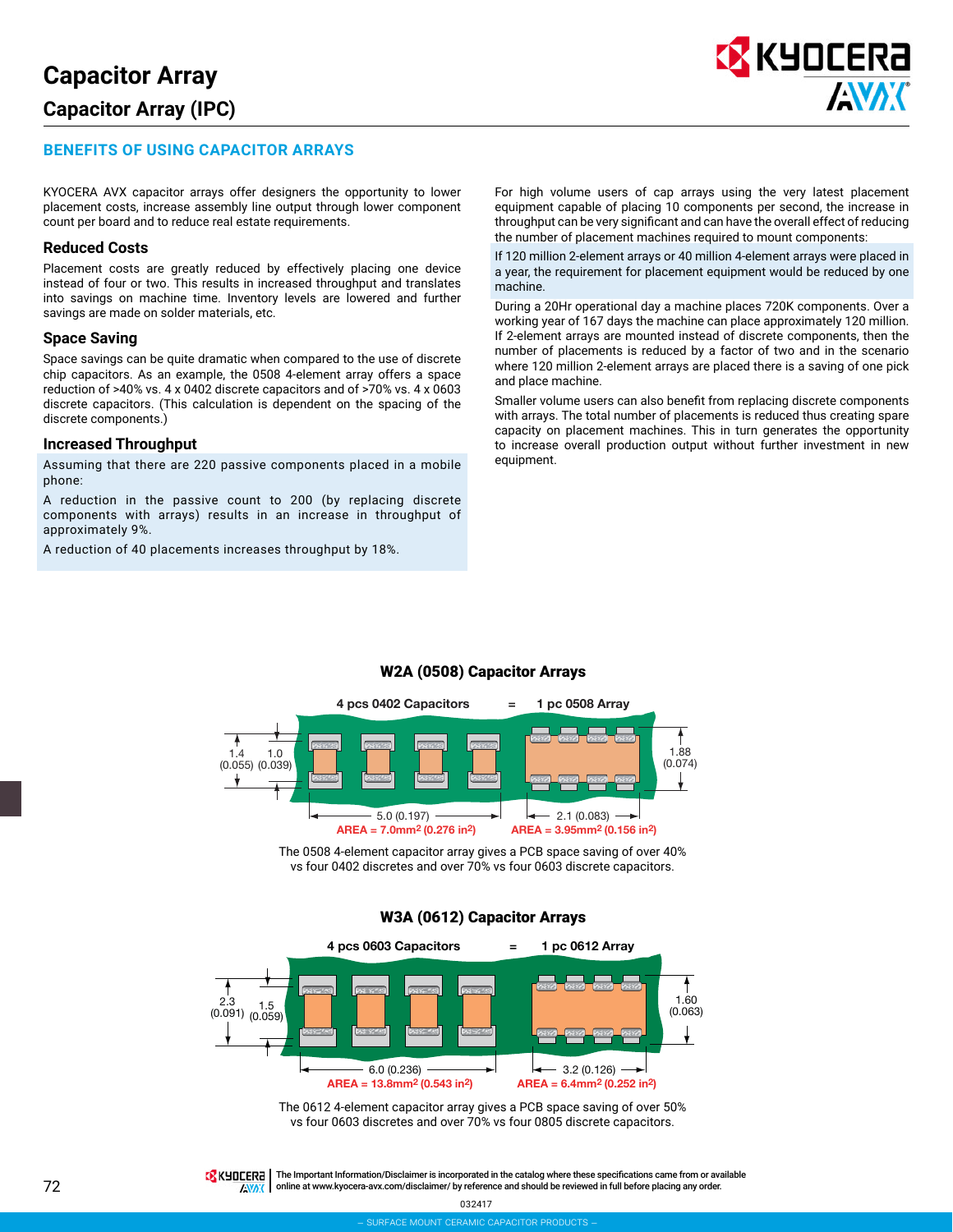



## **GENERAL DESCRIPTION**

KYOCERA AVX is the market leader in the development and manufacture of capacitor arrays. The array family of products also includes the 0612 4-element device as well as 0508 2-element and 4-element series, all of which have received widespread acceptance in the marketplace.

KYOCERA AVX capacitor arrays are available in X5R, X7R and NP0 (C0G) ceramic dielectrics to cover a broad range of capacitance values. Voltage ratings from 6.3 Volts up to 100 Volts are offered. KYOCERA AVX also now offers a range of automotive capacitor arrays qualified to AEC-Q200 (see separate table).

Key markets for capacitor arrays are Mobile and Cordless Phones, Digital Set Top Boxes, Computer Motherboards and Peripherals as well as Automotive applications, RF Modems, Networking Products, etc.



#### **HOW TO ORDER**

**MPLIANT** 



TRK HILLERA | The Important Information/Disclaimer is incorporated in the catalog where these specifications came from or available online at [www.kyocera-avx.com/disclaimer/](http://www.kyocera-avx.com/disclaimer/) by reference and should be reviewed in full before placing any order.**EXAC** 

020922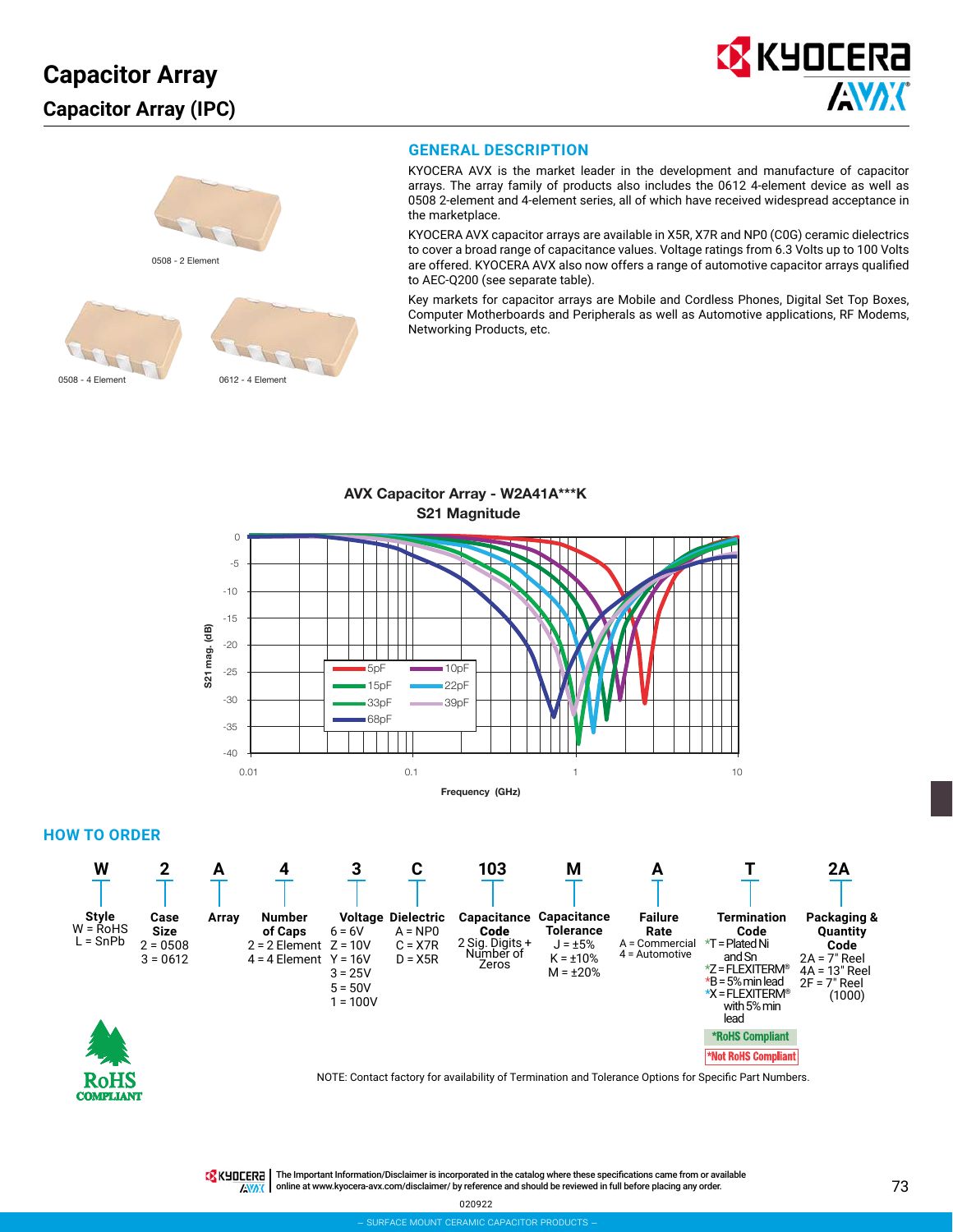

| <b>SIZE</b>                           |             |                | $W2 = 0508$                            |    | $W3 = 0612$                             |                                        |    |  |
|---------------------------------------|-------------|----------------|----------------------------------------|----|-----------------------------------------|----------------------------------------|----|--|
| # Elements                            |             |                | 4                                      |    | 4                                       |                                        |    |  |
| Soldering                             |             |                | Reflow/Wave                            |    | Reflow/Wave                             |                                        |    |  |
| Packaqinq                             |             | Paper/Embossed |                                        |    | Paper/Embossed                          |                                        |    |  |
| Length                                | mm<br>(in.) |                | $1.30 \pm 0.15$<br>$(0.051 \pm 0.006)$ |    | $1.60 \pm 0.150$<br>$(0.063 \pm 0.006)$ |                                        |    |  |
| Width                                 | mm<br>(in.) |                | $2.10 \pm 0.15$<br>$(0.083 \pm 0.006)$ |    |                                         | $3.20 \pm 0.20$<br>$(0.126 \pm 0.008)$ |    |  |
| Max.                                  | mm          |                | 0.94                                   |    |                                         | 1.35                                   |    |  |
| <b>Thickness</b>                      | (in.)       |                | (0.037)                                | 50 |                                         | (0.053)                                |    |  |
| <b>WVDC</b>                           |             | 16             | 25                                     |    | 16                                      | 25                                     | 50 |  |
| 1R <sub>0</sub><br>Cap                | 1.0         |                |                                        |    |                                         |                                        |    |  |
| 1R <sub>2</sub><br>(pF)<br><b>1R5</b> | 1.2<br>1.5  |                |                                        |    |                                         |                                        |    |  |
| <b>1R8</b>                            | 1.8         |                |                                        |    |                                         |                                        |    |  |
| 2R2                                   | 2.2         |                |                                        |    |                                         |                                        |    |  |
| 2R7                                   | 2.7         |                |                                        |    |                                         |                                        |    |  |
| 3R3                                   | 3.3         |                |                                        |    |                                         |                                        |    |  |
| 3R9                                   | 3.9         |                |                                        |    |                                         |                                        |    |  |
| 4R7                                   | 4.7         |                |                                        |    |                                         |                                        |    |  |
| 5R6                                   | 5.6         |                |                                        |    |                                         |                                        |    |  |
| 6R8                                   | 6.8         |                |                                        |    |                                         |                                        |    |  |
| 8R2                                   | 8.2         |                |                                        |    |                                         |                                        |    |  |
| 100                                   | 10          |                |                                        |    |                                         |                                        |    |  |
| 120                                   | 12          |                |                                        |    |                                         |                                        |    |  |
| 150                                   | 15          |                |                                        |    |                                         |                                        |    |  |
| 180                                   | 18          |                |                                        |    |                                         |                                        |    |  |
| 220                                   | 22          |                |                                        |    |                                         |                                        |    |  |
| 270                                   | 27          |                |                                        |    |                                         |                                        |    |  |
| 330                                   | 33          |                |                                        |    |                                         |                                        |    |  |
| 390                                   | 39          |                |                                        |    |                                         |                                        |    |  |
| 470                                   | 47          |                |                                        |    |                                         |                                        |    |  |
| 560                                   | 56          |                |                                        |    |                                         |                                        |    |  |
| 680                                   | 68          |                |                                        |    |                                         |                                        |    |  |
| 820                                   | 82          |                |                                        |    |                                         |                                        |    |  |
| 101                                   | 100         |                |                                        |    |                                         |                                        |    |  |
| 121                                   | 120         |                |                                        |    |                                         |                                        |    |  |
| 151                                   | 150         |                |                                        |    |                                         |                                        |    |  |
| 181                                   | 180         |                |                                        |    |                                         |                                        |    |  |
| 221                                   | 220         |                |                                        |    |                                         |                                        |    |  |
| 271<br>331                            | 270<br>330  |                |                                        |    |                                         |                                        |    |  |
| 391                                   | 390         |                |                                        |    |                                         |                                        |    |  |
| 471                                   | 470         |                |                                        |    |                                         |                                        |    |  |
| 561                                   | 560         |                |                                        |    |                                         |                                        |    |  |
| 681                                   | 680         |                |                                        |    |                                         |                                        |    |  |
| 821                                   | 820         |                |                                        |    |                                         |                                        |    |  |
| 102                                   | 1000        |                |                                        |    |                                         |                                        |    |  |
| 122                                   | 1200        |                |                                        |    |                                         |                                        |    |  |
| 152                                   | 1500        |                |                                        |    |                                         |                                        |    |  |
| 182                                   | 1800        |                |                                        |    |                                         |                                        |    |  |
| 222                                   | 2200        |                |                                        |    |                                         |                                        |    |  |
| 272                                   | 2700        |                |                                        |    |                                         |                                        |    |  |
| 332                                   | 3300        |                |                                        |    |                                         |                                        |    |  |
| 392                                   | 3900        |                |                                        |    |                                         |                                        |    |  |
| 472                                   | 4700        |                |                                        |    |                                         |                                        |    |  |
| 562                                   | 5600        |                |                                        |    |                                         |                                        |    |  |
| 682                                   | 6800        |                |                                        |    |                                         |                                        |    |  |
| 822                                   | 8200        |                |                                        |    |                                         |                                        |    |  |

![](_page_2_Picture_3.jpeg)

Supported Values

The Important Information/Disclaimer is incorporated in the catalog where these specifications came from or available<br>online at [www.kyocera-avx.com/disclaimer/](http://www.kyocera-avx.com/disclaimer/) by reference and should be reviewed in full before placing any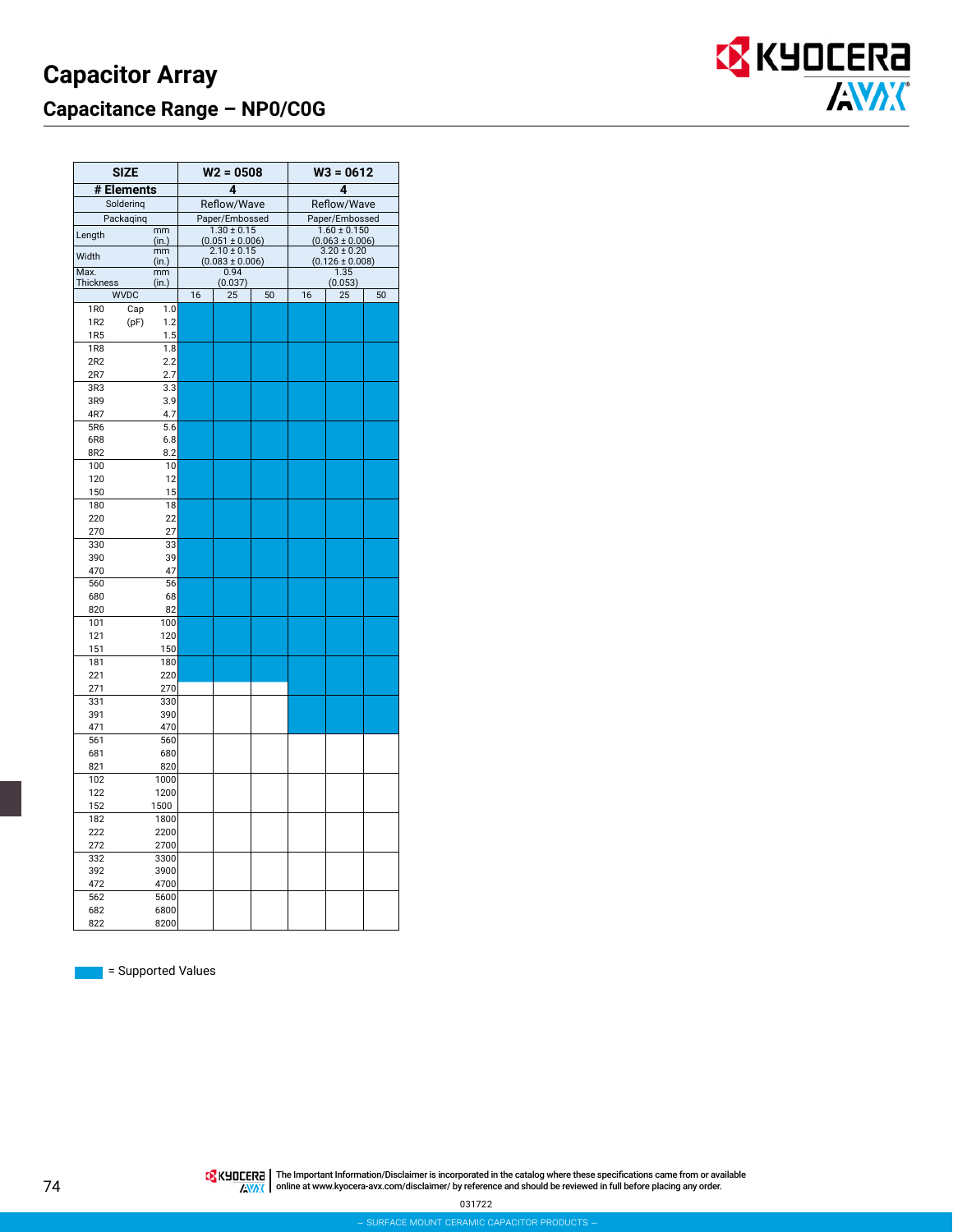# **Capacitor Array Capacitance Range – X7R**

![](_page_3_Picture_1.jpeg)

|            | <b>SIZE</b> |                |   |    |    | $W2 = 0508$                            |    |     |   |                                   |    | $W2 = 0508$         |                |     |                                         |    | $W3 = 0612$         |                 |    |     |
|------------|-------------|----------------|---|----|----|----------------------------------------|----|-----|---|-----------------------------------|----|---------------------|----------------|-----|-----------------------------------------|----|---------------------|-----------------|----|-----|
|            | # Elements  |                |   |    |    | $\overline{2}$                         |    |     | 4 |                                   |    |                     | 4              |     |                                         |    |                     |                 |    |     |
|            | Soldering   |                |   |    |    | Reflow/Wave                            |    |     |   | Reflow/Wave                       |    |                     | Reflow/Wave    |     |                                         |    |                     |                 |    |     |
|            | Packaqinq   |                |   |    |    | All Paper                              |    |     |   | Paper/Embossed<br>$1.30 \pm 0.15$ |    |                     | Paper/Embossed |     |                                         |    |                     |                 |    |     |
| Length     |             | mm<br>(in.)    |   |    |    | $1.30 \pm 0.15$<br>$(0.051 \pm 0.006)$ |    |     |   |                                   |    | $(0.051 \pm 0.006)$ |                |     | $1.60 \pm 0.150$<br>$(0.063 \pm 0.006)$ |    |                     |                 |    |     |
|            |             | mm             |   |    |    | $2.10 \pm 0.15$                        |    |     |   |                                   |    | $2.10 \pm 0.15$     |                |     |                                         |    |                     | $3.20 \pm 0.20$ |    |     |
| Width      |             | (in.)          |   |    |    | $(0.083 \pm 0.006)$                    |    |     |   |                                   |    | $(0.083 \pm 0.006)$ |                |     |                                         |    | $(0.126 \pm 0.008)$ |                 |    |     |
| Max.       |             | mm             |   |    |    | 0.94                                   |    |     |   |                                   |    | 0.94                |                |     |                                         |    |                     | 1.35            |    |     |
| Thickness  | <b>WVDC</b> | (in.)          | 6 | 10 | 16 | (0.037)<br>25                          | 50 | 100 | 6 | 10                                | 16 | (0.037)<br>25       | 50             | 100 | 6                                       | 10 | 16                  | (0.053)<br>25   | 50 | 100 |
| 101        | Cap         | 100            |   |    |    |                                        |    |     |   |                                   |    |                     |                |     |                                         |    |                     |                 |    |     |
| 121        | (PF)        | 120            |   |    |    |                                        |    |     |   |                                   |    |                     |                |     |                                         |    |                     |                 |    |     |
| 151<br>181 |             | 150<br>180     |   |    |    |                                        |    |     |   |                                   |    |                     |                |     |                                         |    |                     |                 |    |     |
| 221        |             | 220            |   |    |    |                                        |    |     |   |                                   |    |                     |                |     |                                         |    |                     |                 |    |     |
| 271        |             | 270            |   |    |    |                                        |    |     |   |                                   |    |                     |                |     |                                         |    |                     |                 |    |     |
| 331        |             | 330            |   |    |    |                                        |    |     |   |                                   |    |                     |                |     |                                         |    |                     |                 |    |     |
| 391<br>471 |             | 390<br>470     |   |    |    |                                        |    |     |   |                                   |    |                     |                |     |                                         |    |                     |                 |    |     |
| 561        |             | 560            |   |    |    |                                        |    |     |   |                                   |    |                     |                |     |                                         |    |                     |                 |    |     |
| 681        |             | 680            |   |    |    |                                        |    |     |   |                                   |    |                     |                |     |                                         |    |                     |                 |    |     |
| 821<br>102 |             | 820<br>1000    |   |    |    |                                        |    |     |   |                                   |    |                     |                |     |                                         |    |                     |                 |    |     |
| 122        |             | 1200           |   |    |    |                                        |    |     |   |                                   |    |                     |                |     |                                         |    |                     |                 |    |     |
| 152        |             | 1500           |   |    |    |                                        |    |     |   |                                   |    |                     |                |     |                                         |    |                     |                 |    |     |
| 182        |             | 1800           |   |    |    |                                        |    |     |   |                                   |    |                     |                |     |                                         |    |                     |                 |    |     |
| 222<br>272 |             | 2200<br>2700   |   |    |    |                                        |    |     |   |                                   |    |                     |                |     |                                         |    |                     |                 |    |     |
| 332        |             | 3300           |   |    |    |                                        |    |     |   |                                   |    |                     |                |     |                                         |    |                     |                 |    |     |
| 392        |             | 3900           |   |    |    |                                        |    |     |   |                                   |    |                     |                |     |                                         |    |                     |                 |    |     |
| 472<br>562 |             | 4700<br>5600   |   |    |    |                                        |    |     |   |                                   |    |                     |                |     |                                         |    |                     |                 |    |     |
| 682        |             | 6800           |   |    |    |                                        |    |     |   |                                   |    |                     |                |     |                                         |    |                     |                 |    |     |
| 822        |             | 8200           |   |    |    |                                        |    |     |   |                                   |    |                     |                |     |                                         |    |                     |                 |    |     |
| 103        | Cap         | 0.010          |   |    |    |                                        |    |     |   |                                   |    |                     |                |     |                                         |    |                     |                 |    |     |
| 123<br>153 | $(\mu F)$   | 0.012<br>0.015 |   |    |    |                                        |    |     |   |                                   |    |                     |                |     |                                         |    |                     |                 |    |     |
| 183        |             | 0.018          |   |    |    |                                        |    |     |   |                                   |    |                     |                |     |                                         |    |                     |                 |    |     |
| 223        |             | 0.022          |   |    |    |                                        |    |     |   |                                   |    |                     |                |     |                                         |    |                     |                 |    |     |
| 273<br>333 |             | 0.027<br>0.033 |   |    |    |                                        |    |     |   |                                   |    |                     |                |     |                                         |    |                     |                 |    |     |
| 393        |             | 0.039          |   |    |    |                                        |    |     |   |                                   |    |                     |                |     |                                         |    |                     |                 |    |     |
| 473        |             | 0.047          |   |    |    |                                        |    |     |   |                                   |    |                     |                |     |                                         |    |                     |                 |    |     |
| 563        |             | 0.056          |   |    |    |                                        |    |     |   |                                   |    |                     |                |     |                                         |    |                     |                 |    |     |
| 683<br>823 |             | 0.068<br>0.082 |   |    |    |                                        |    |     |   |                                   |    |                     |                |     |                                         |    |                     |                 |    |     |
| 104        |             | 0.10           |   |    |    |                                        |    |     |   |                                   |    |                     |                |     |                                         |    |                     |                 |    |     |
| 124        |             | 0.12           |   |    |    |                                        |    |     |   |                                   |    |                     |                |     |                                         |    |                     |                 |    |     |
| 154<br>184 |             | 0.15<br>0.18   |   |    |    |                                        |    |     |   |                                   |    |                     |                |     |                                         |    |                     |                 |    |     |
| 224        |             | 0.22           |   |    |    |                                        |    |     |   |                                   |    |                     |                |     |                                         |    |                     |                 |    |     |
| 274        |             | 0.27           |   |    |    |                                        |    |     |   |                                   |    |                     |                |     |                                         |    |                     |                 |    |     |
| 334<br>474 |             | 0.33           |   |    |    |                                        |    |     |   |                                   |    |                     |                |     |                                         |    |                     |                 |    |     |
| 564        |             | 0.47<br>0.56   |   |    |    |                                        |    |     |   |                                   |    |                     |                |     |                                         |    |                     |                 |    |     |
| 684        |             | 0.68           |   |    |    |                                        |    |     |   |                                   |    |                     |                |     |                                         |    |                     |                 |    |     |
| 824        |             | 0.82           |   |    |    |                                        |    |     |   |                                   |    |                     |                |     |                                         |    |                     |                 |    |     |
| 105<br>125 |             | 1.0<br>1.2     |   |    |    |                                        |    |     |   |                                   |    |                     |                |     |                                         |    |                     |                 |    |     |
| 155        |             | 1.5            |   |    |    |                                        |    |     |   |                                   |    |                     |                |     |                                         |    |                     |                 |    |     |
| 185        |             | 1.8            |   |    |    |                                        |    |     |   |                                   |    |                     |                |     |                                         |    |                     |                 |    |     |
| 225        |             | 2.2            |   |    |    |                                        |    |     |   |                                   |    |                     |                |     |                                         |    |                     |                 |    |     |
| 335<br>475 |             | 3.3<br>4.7     |   |    |    |                                        |    |     |   |                                   |    |                     |                |     |                                         |    |                     |                 |    |     |
| 106        |             | 10             |   |    |    |                                        |    |     |   |                                   |    |                     |                |     |                                         |    |                     |                 |    |     |
| 226        |             | 22             |   |    |    |                                        |    |     |   |                                   |    |                     |                |     |                                         |    |                     |                 |    |     |
| 476        |             | 47<br>100      |   |    |    |                                        |    |     |   |                                   |    |                     |                |     |                                         |    |                     |                 |    |     |
| 107        |             |                |   |    |    |                                        |    |     |   |                                   |    |                     |                |     |                                         |    |                     |                 |    |     |

The Important Information/Disclaimer is incorporated in the catalog where these specifications came from or available<br>online at [www.kyocera-avx.com/disclaimer/](http://www.kyocera-avx.com/disclaimer/) by reference and should be reviewed in full before placing any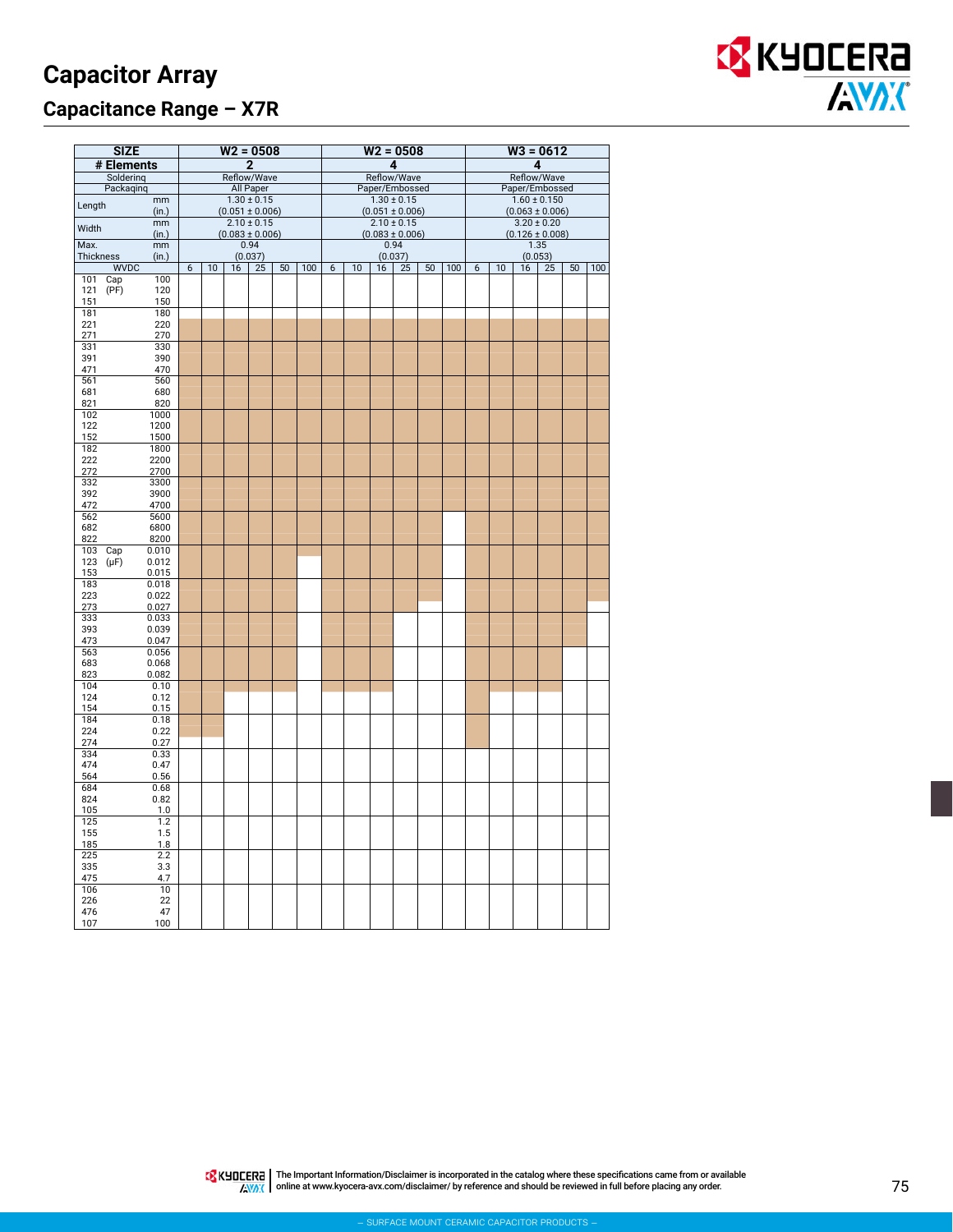# **Capacitor Array Automotive Capacitor Array (IPC)**

![](_page_4_Picture_1.jpeg)

![](_page_4_Picture_2.jpeg)

As the market leader in the development and manufacture of capacitor arrays KYOCERA AVX is pleased to offer a range of AEC-Q200 qualified arrays to compliment our product offering to the Automotive industry. Both the KYOCERA AVX 0612 and 0508 4-element capacitor array styles are qualified to the AEC-Q200 automotive specifications.

AEC-Q200 is the Automotive Industry qualification standard and a detailed qualification package is available on request. All KYOCERA AVX automotive capacitor array production facilities are certified to ISO/TS 16949:2002.

#### **HOW TO ORDER**

![](_page_4_Figure_6.jpeg)

\*Contact factory for availability by part number for K =  $\pm 10\%$  and J =  $\pm 5\%$  tolerance.

![](_page_4_Figure_8.jpeg)

![](_page_4_Figure_9.jpeg)

![](_page_4_Picture_10.jpeg)

![](_page_4_Picture_11.jpeg)

*For RoHS compliant products,*

*please select correct termination style.* The Important Information/Disclaimer is incorporated in the catalog where these specifications came from or available online at [www.kyocera-avx.com/disclaimer/](http://www.kyocera-avx.com/disclaimer/) by reference and should be reviewed in full before placing any order.**EXAC**